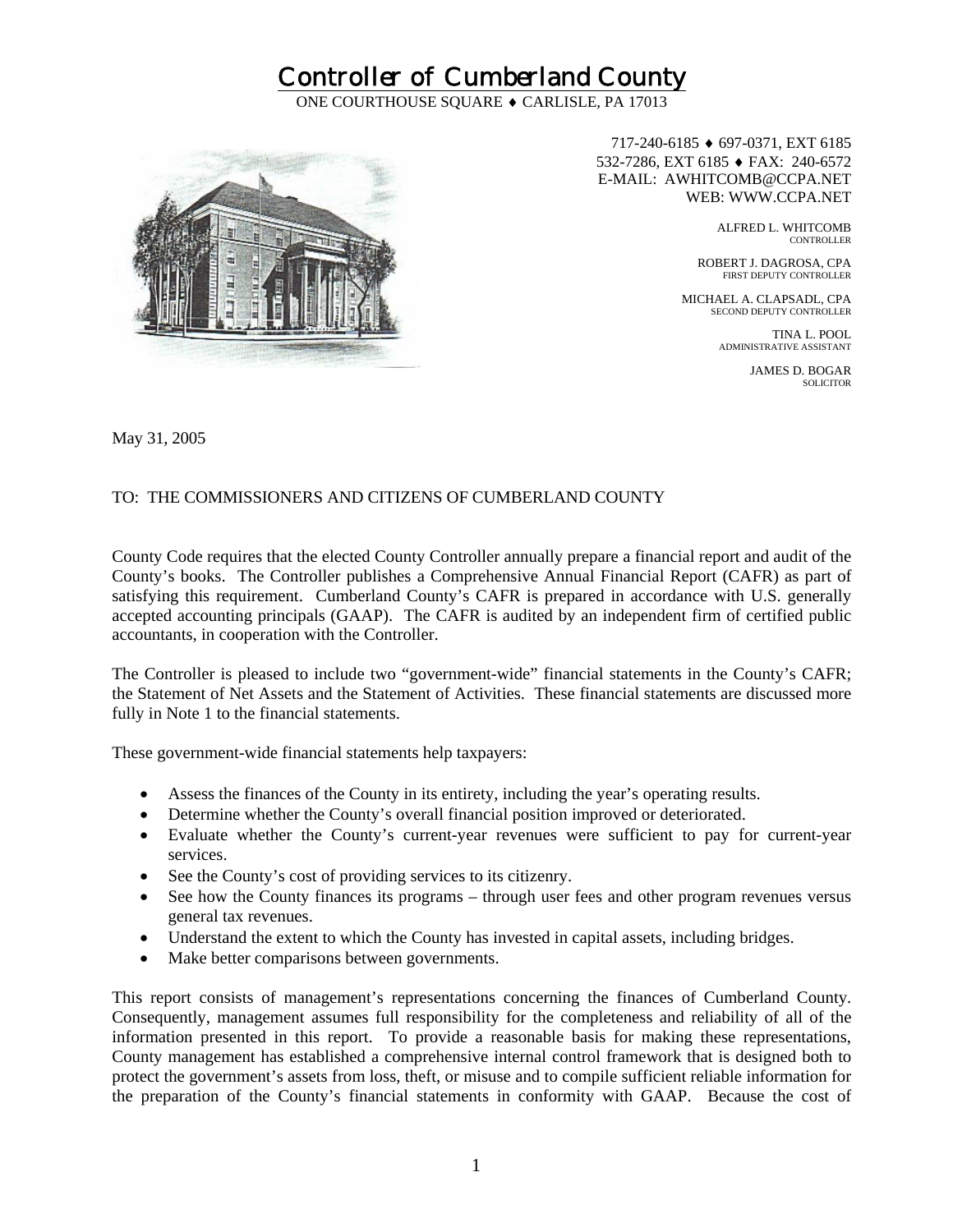internal controls should not outweigh their benefits, the County's comprehensive framework of internal controls has been designed to provide reasonable rather than absolute assurance that the financial statements will be free from material misstatement. As the Controller, I assert that, to the best of my knowledge and belief, this financial report is complete and reliable in all material respects.

The County's financial statements have been audited by Ernst & Young LLP in cooperation with the Controller. Ernst & Young LLP is a firm of licensed certified public accountants. The goal of the independent audit was to provide reasonable assurance that the financial statements of the County for the year ended December 31, 2004, are free of material misstatement. The independent audit involved examining, on a test basis, evidence supporting the amounts and disclosures in the financial statements; assessing the accounting principals used and significant estimates made by management; and evaluating the overall financial statement presentation. The independent auditor concluded, based upon the audit, that there was a reasonable basis for rendering an unqualified opinion that the County's financial statements for the year ended December 31, 2004, are fairly presented in conformity with GAAP. The independent auditor's report is presented as the first component of the financial section of this report.

The independent audit of the financial statements of the County was part of a broader, federally mandated "Single Audit" designed to meet the special needs of federal grantor agencies. The standards governing Single Audit engagements require the independent auditor to report not only on the fair presentation of the financial statements, but also on the audited government's internal controls and compliance with legal requirements, with special emphasis on internal controls and legal requirements involving the administration of federal awards. These reports are available in the County's separately issued Single Audit Report.

GAAP requires that management provide a narrative introduction, overview, and analysis to accompany the basic financial statements in the form of Management's Discussion and Analysis (MD&A). This letter of transmittal is designed to complement MD&A and should be read in conjunction with it. The County's MD&A can be found immediately following the report of the independent auditors.

### PROFILE OF THE COUNTY

Cumberland County is a fourth class county founded January 27, 1750. It is governed by an elected Board of Commissioners consisting of three members. The County is located in the south central part of the state, between two Appalachian Mountain Ranges. Generally, the County's boundaries follow definite physical features. It is bounded on the North by the Blue Mountain Range, on the East by the west bank of the Susquehanna River, on the South its southeastern boundary follows the Yellow Breeches Creek from the Susquehanna River to Williams Grove with the remainder of its southeastern and southern boundary following Mains Run, Gum Run, Middle Spring Creek and Laughlin Run. There are eleven boroughs and twenty-two townships in the County. Harrisburg, the State Capitol of Pennsylvania, is located in the county adjacent to Cumberland County. The County has a land area of 555 square miles and an estimated 2004 population of 219,892. Twenty-nine percent of the land is in forest and fifty-four percent is in crop and pasture land. It is the 18th most populous county in the state and ranks 40th out of 67 counties in size.

The Pennsylvania Turnpike, a major east-west highway, and Interstate 81, a major north-south highway, intersect in Cumberland County creating one of the major crossroads of the nation. Another major northsouth artery is U.S. Route 11. Interstate 83 provides quick access to Baltimore and Washington, D.C. The Route 581 connector to Route 81 provides a beltway around Harrisburg connecting I-81, I-83 and Route 11. This network of highways has caused the County to become a hub for trucking terminals and distribution centers. Bus service is available to County residents through Capital Area Transit System, Capitol Bus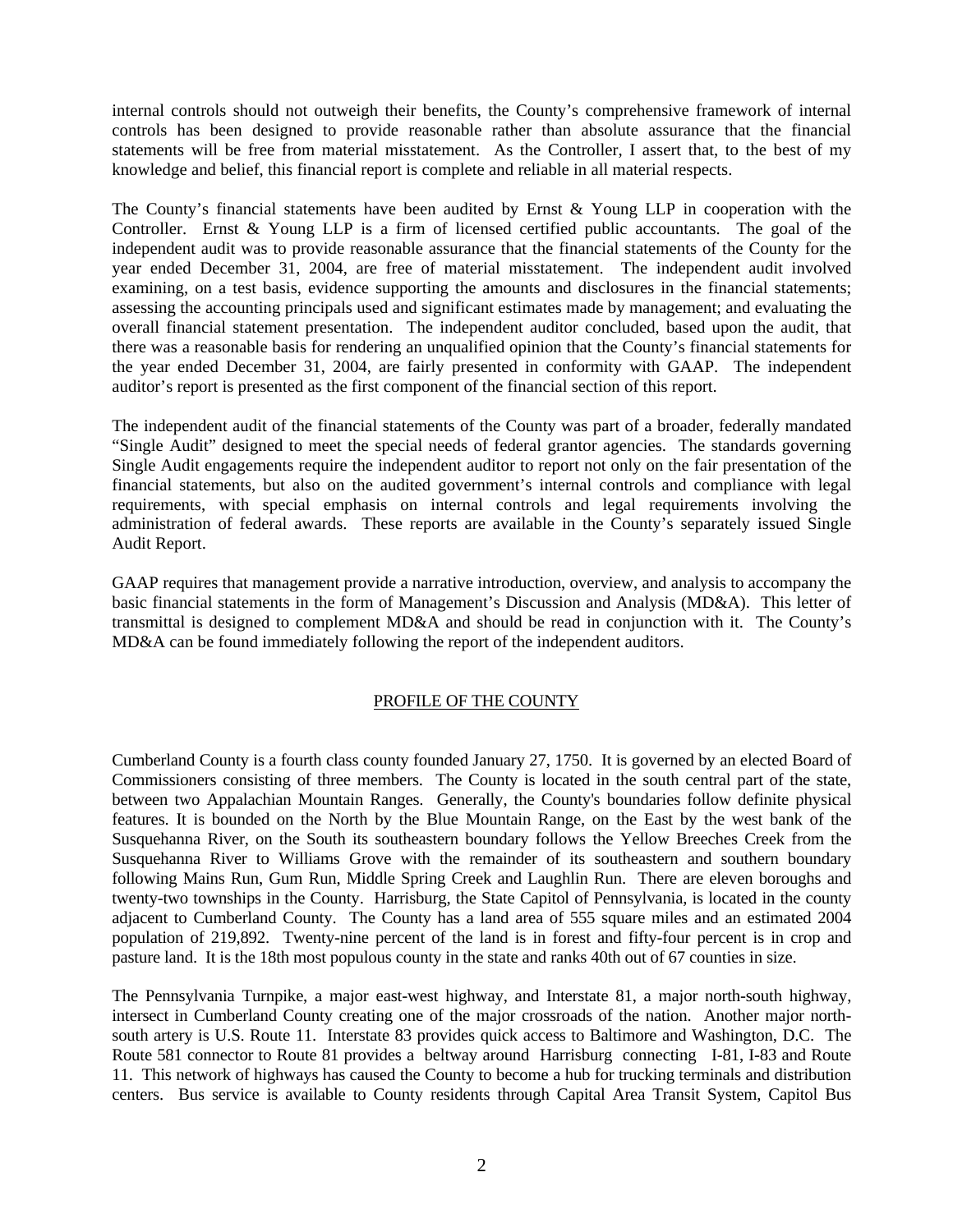Company and Greyhound. Taxi service is provided by various companies. Train service is available from Amtrak in nearby Harrisburg. Airline service is available from nearby Harrisburg International Airport.

Cumberland County has exciting recreational and educational attractions. For example, the new 66,000 square foot Military History Institute, a part of the National Museum of the U.S. Army, located in Carlisle, was dedicated in September 2004. The County is the site of many charming and historic small towns. The Appalachian Trail and many of the best and most abundant trout streams on the east coast provide ample opportunity for outdoor recreation.

Every part of the County is in close proximity to many cultural, historical and tourist attractions - Harrisburg, the State Capital; Washington, D.C., the Nation's Capital; Gettysburg, the Civil War Battlefield; Inner Harbor in Baltimore, Maryland; and Hershey, with its well-known Hershey Park.

### LOCAL ECONOMY

Cumberland County's low 3.2% unemployment rate, one of the lowest in the state, was aided by continued growth in the distribution and retail industries in the County.

New job creation in Cumberland County continues to outpace the rest of the State. Openings of national home improvement chain stores and national retail stores in the Greater Carlisle area mark the area as a retail growth area.

The Murata Business Center, the regional business incubator, continues to attract new tenants.

Business Central, headquarters to the Cumberland Area Economic Development Commission, received its first technology company as a tenant. This is the first stage of the program to attract technology companies to the Downtown Carlisle area.

The Army Heritage and Education Center's new Military History Institute opened in the fall of 2004. The Military History Institute occupies a 66,000 square foot facility located off of exit 49 of I-81. The Institute houses one of the world's largest military history libraries and associated archives, totaling some 11,000,000 items. The Visitors and Education Building, the next phase of this development, is in design.

#### LONG-TERM PLANNING

The Board of County Commissioners continues its efforts to establish operational and financial priorities for their current term of office (ending in December 2007) and beyond.

The Commissioners are applying sound business practices in their efforts to manage Cumberland County financial operations.

The Commissioners have established strategic planning and performance measurements as a central part of this effort.

The Commissioner's **"**Vision of the County for Year 2015**"** is "A place where family-sustaining economic opportunity is promoted, our environment is respected, public safety is ensured, and our quality of life is preserved for the future."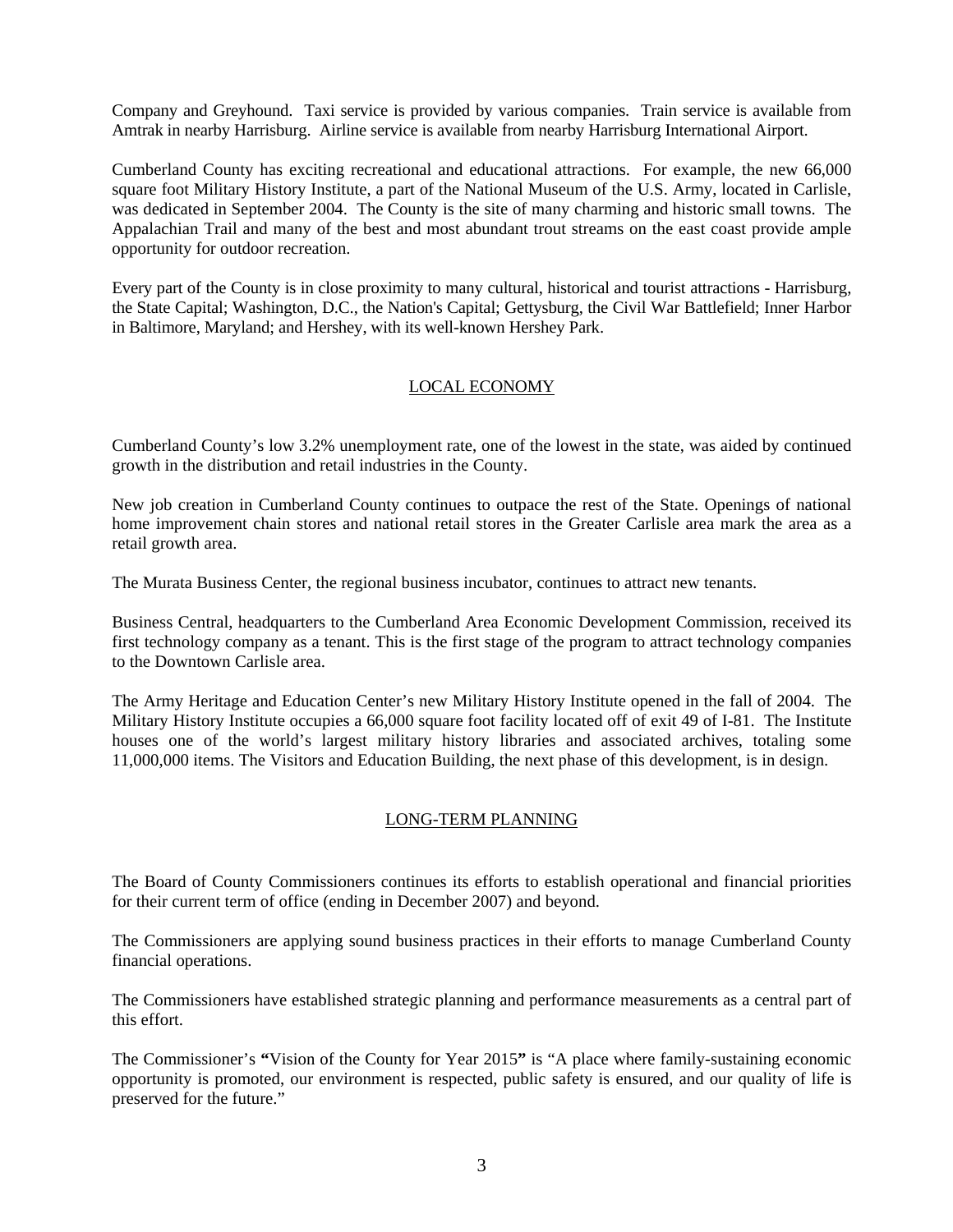The strategic directions needed to achieve this vision are:

- Utilize open communications with stakeholder groups in addressing key current issues and emerging issues and establish active working partnerships to address those issues.
- Develop and deliver quality services expected by our residents with an eye toward greater customer focus with emphasis on improvements in accessibility, efficiency and effectiveness.
- Pursue Smart Growth that promotes livable communities through a balance of economic development and appropriate comprehensive land use planning.
- Support timely emergency response and assure continuity of government in time of emergency.
- Address Human Services on a compassionate, affordable and sustainable basis.
- Promote a quality-centered culture that supports high performance and commitment to the single customer focus: "Make life better for the people and future of Cumberland County."

A Performance Measurement Program has been initiated throughout the Cumberland County organization. Each department has identified the core aspects of that department's operation and developed a measurement for each of these aspects. The measurement identifies the present efficiency level, it identifies a "benchmark" or goal, it sets a timeframe in which to achieve that goal, and then charts progress toward that goal. These measurements are linked to the strategic directions listed above. This will define and distinguish mandatory and discretionary activities, identifying and focusing on essential government services as part of the Commissioners' efforts to conserve County tax revenues for core services.

The Commissioners continue to explore key budget drivers for the County including the cost of personnel plus related expenses for health insurance and retirement benefits. The County faces significant financial pressures from employee benefits. The Commissioners continue implementing steps to have employees participate in the cost of family health insurance coverage. In 2004 the Commissioners implemented an employee wellness plan. This plan encourages employees to participate in smoking cessation courses, the Weight Watchers program and take other steps to improve their overall health. These steps are essential to the County's goal of maintaining a high quality health care plan for employees while trying to manage the rapidly increasing county cost for this and other forms of insurance.

The Commissioner's strategic planning process has identified priorities for capital projects and major service initiatives. Relocation and program improvement efforts that are under review or implementation:

- Cumberland County Central Processing Center has been consolidated, from two separate locations, into the Cumberland County Prison. The Center manages the arrest and detention process for individuals apprehended by state and local police from throughout the county.
- A systematic evaluation and overall study of the 20 year-old County Prison facility is underway. This study will identify options and provide guidance for future expansion and/or renovations for the facility. Moving 911/Emergency Communications from the basement of the County Prison is part of this study.
- Proposals for renovation of the Claremont Nursing and Rehabilitation Center (the County Nursing Home) are under evaluation.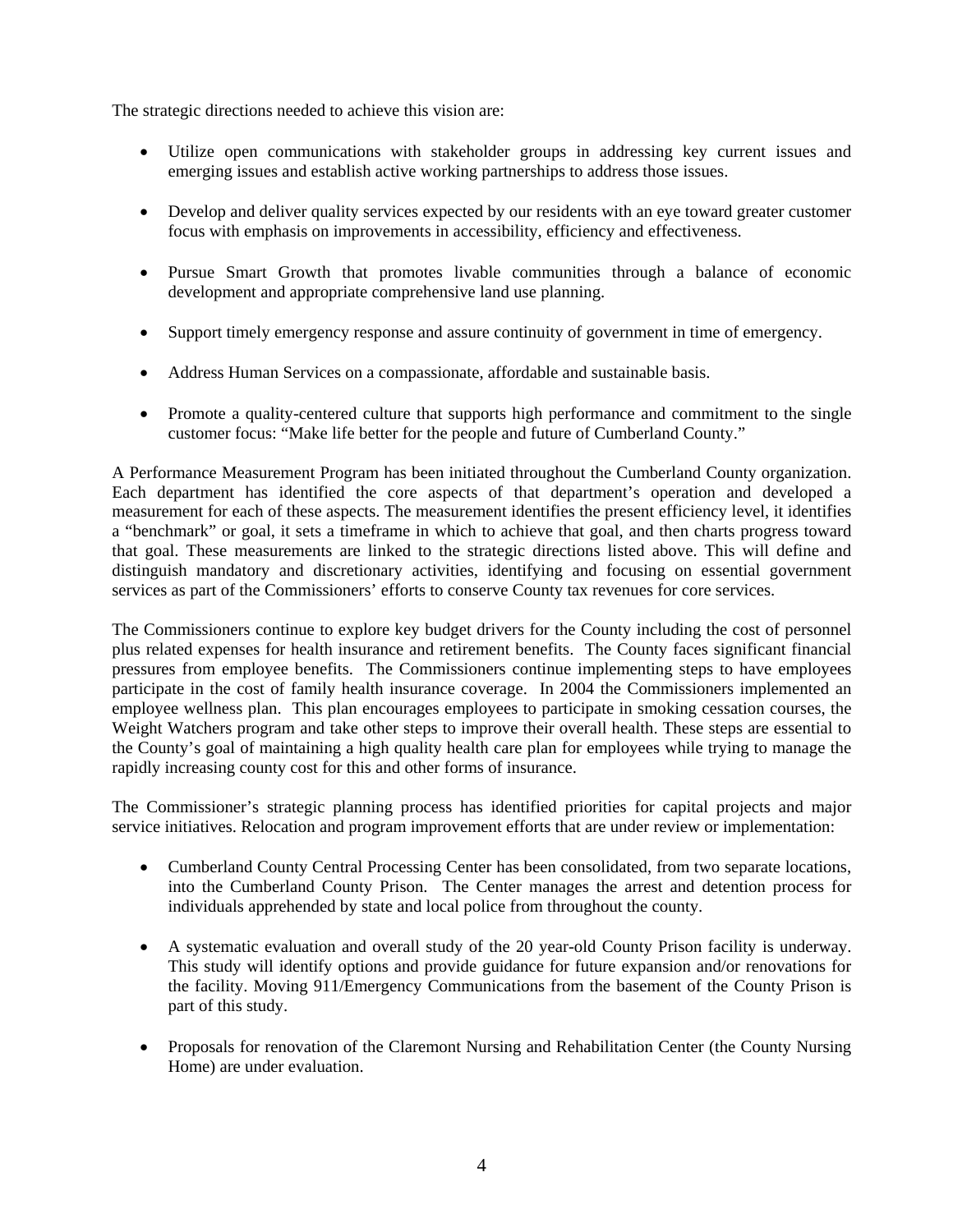• A Guaranteed Energy Savings Program, as provided in Act 57, has been initiated. Upgrades to the heating and air-conditioning, retro fittings and upgrades to lighting systems and other utility based improvements will guarantee a net energy savings in excess of \$2,500,000 over the next 15 years.

The Commissioners continue to implement a variety of economic development and land use initiatives aimed at preserving farm land and open spaces as critical elements of the County landscape while preserving the economic climate of the County.

#### EMPLOYEES' RETIREMENT TRUST FUND

The County sponsors a single employer defined benefit pension plan that covers all County employees. The plan provides retirement, disability and death benefits to plan members and their beneficiaries. Plan members contribute 5% of their salary. Each year an independent actuary engaged by the pension plan calculates the amount of the annual contribution that the County must make to the pension plan to ensure that the plan will be able to fully meet its obligations to retired employees on a timely basis. As a matter of policy, the County fully funds each year's annual required contribution to the pension plan as determined by the actuary.

Additional information on the County's pension plan can be found in Note 13 in the notes to the financial statements.

### LANDFILL POST-CLOSURE TRUST FUND

Cumberland County established and manages a site-specific Post-Closure Trust Fund for the operating municipal waste landfill in the County in accordance with the Municipal Waste Planning, Recycling and Waste Reduction Act, Act 101 of 1988, Section 1108. This Post-Closure Trust Fund may be used only for remedial measures and emergency actions that are necessary to prevent or abate adverse effects upon the environment after landfill closure. The Funds may also be used for purposes authorized by the Environmental Stewardship and Watershed Protection Act (Act 68 of 1999). The fund had \$673,899 in fund balance at December 31, 2004.

#### AWARDS AND ACKNOWLEDGEMENTS

The Government Finance Officers Association (GFOA) awarded a Certificate of Achievement for Excellence in Financial Reporting to the County of Cumberland for its comprehensive annual financial report (CAFR) for the fiscal year ended December 31, 2003. This was the sixteenth consecutive year that County has received this prestigious award. In order to be awarded a Certificate of Achievement, the County published an easily readable and efficiently organized CAFR. This report satisfies both GAAP and applicable legal requirements.

A Certificate of Achievement is valid for a period of one year only. We believe that our current CAFR continues to meet the Certificate of Achievement Program's requirements and we are submitting it to the GFOA to determine its eligibility for another certificate.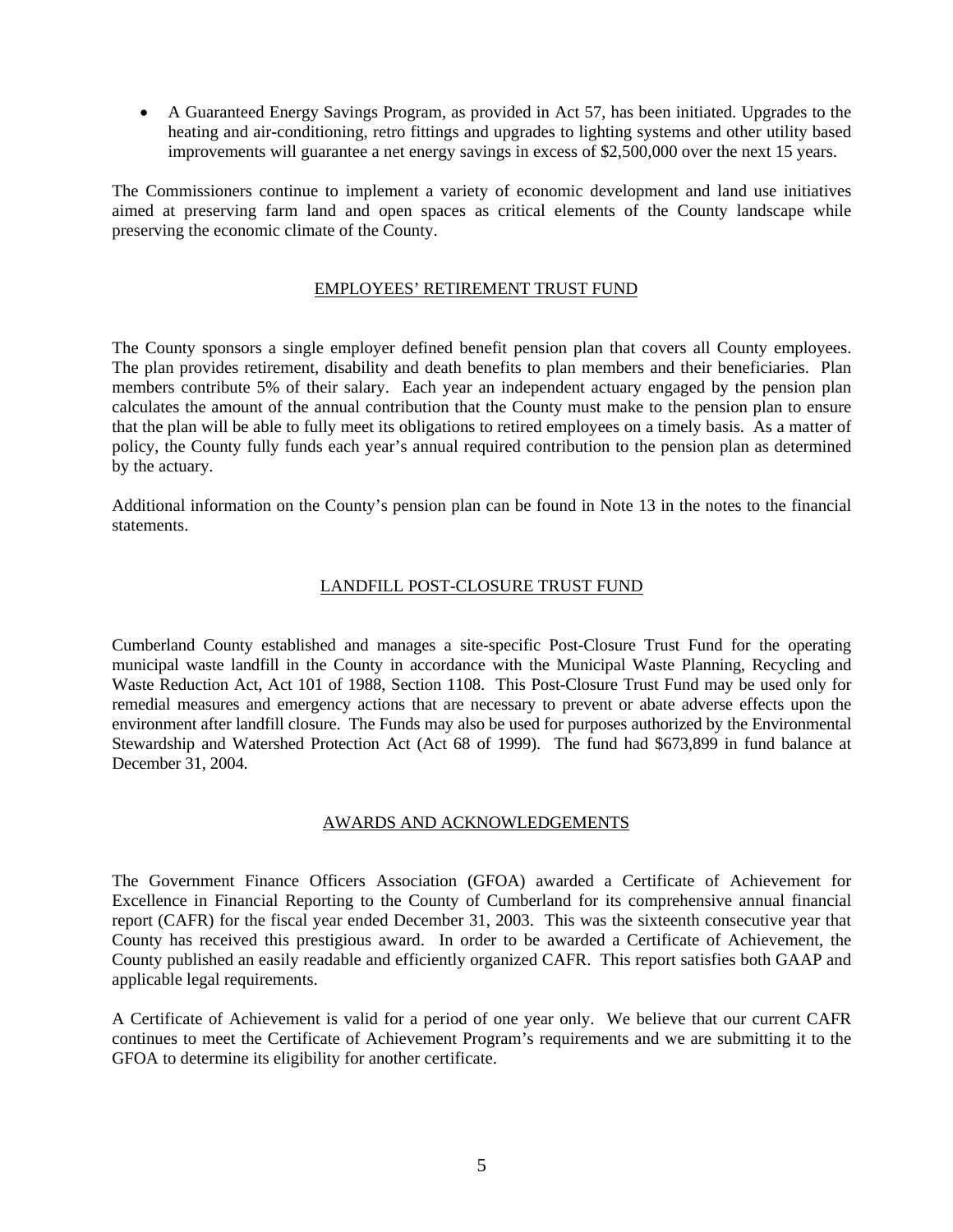The preparation of this report would not have been possible without the efficient and dedicated services of the staff of the Finance Office and all department fiscal officers. We would like to express our appreciation to each of the Controller's Office staff who assisted and contributed to the preparation of this report. Credit must also be given to the Commissioners for their unfailing support for maintaining the highest standards of professionalism in the management of the County of Cumberland's finances.

Respectfully submitted,

yuyu Stitiand-

Alfred L. Whitcomb **Controller**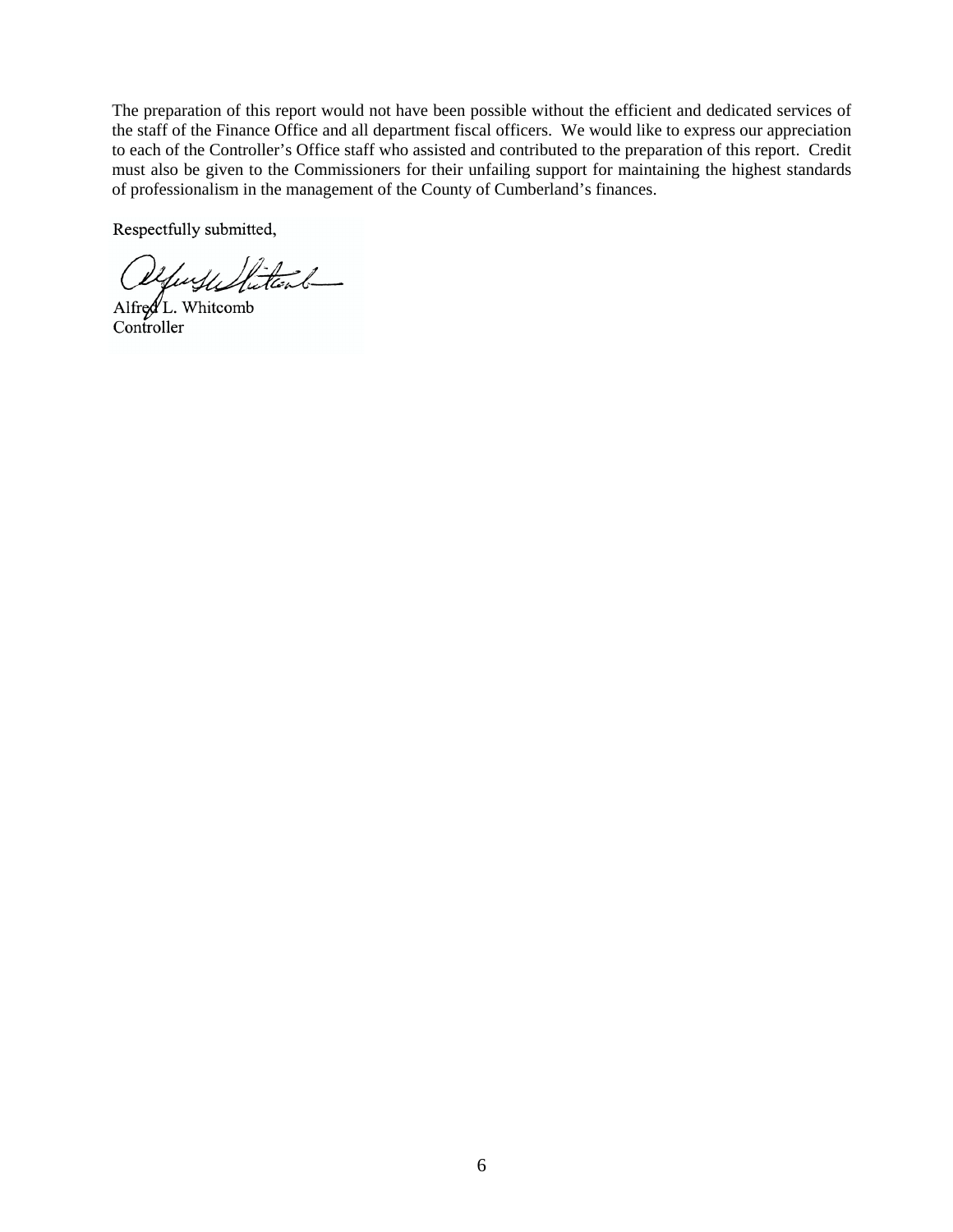# Certificate of Achievement for Excellence in Financial Reporting

Presented to

# County of Cumberland, Pennsylvania

For its Comprehensive Annual Financial Report for the Fiscal Year Ended. December 31, 2003

A Certificate of Achievement for Excellence in Financial Reporting is presented by the Government Finance Officers Association of the United States and Canada to government units and public employee retirement systems whose comprehensive annual financial reports (CAFRs) achieve the highest standards in government accounting and financial reporting.



ango Zielle

Sur R. Eners

**Executive Director**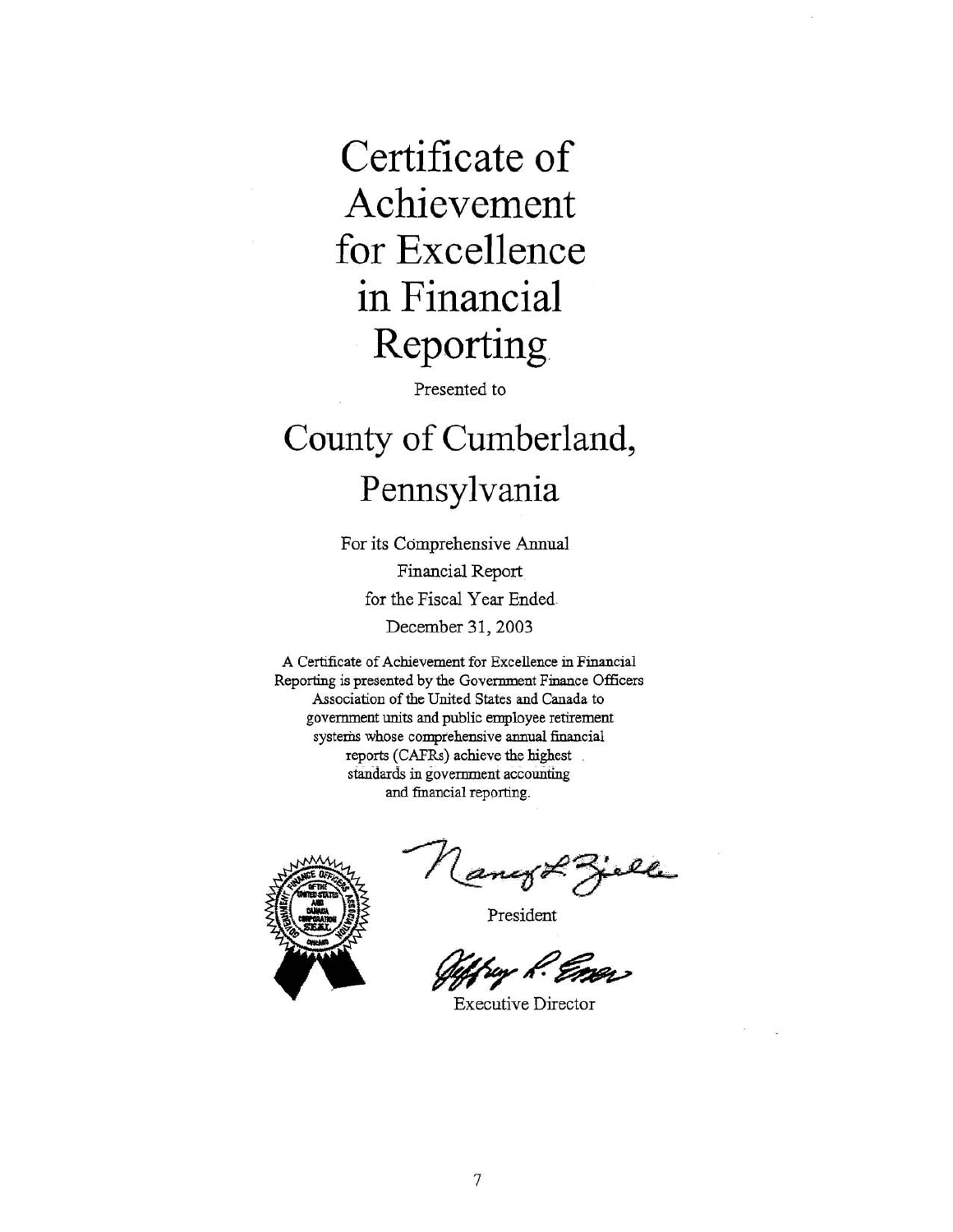## **COUNTY OF CUMBERLAND, PENNSYLVANIA ORGANIZATIONAL CHART**





 \* The Board of directors for the authorities, commissions, etc., are appointed by the Cumberland County Board of Commissioners. See the reporting entity disclosures in Footnote 1 for information on these and similar organizations.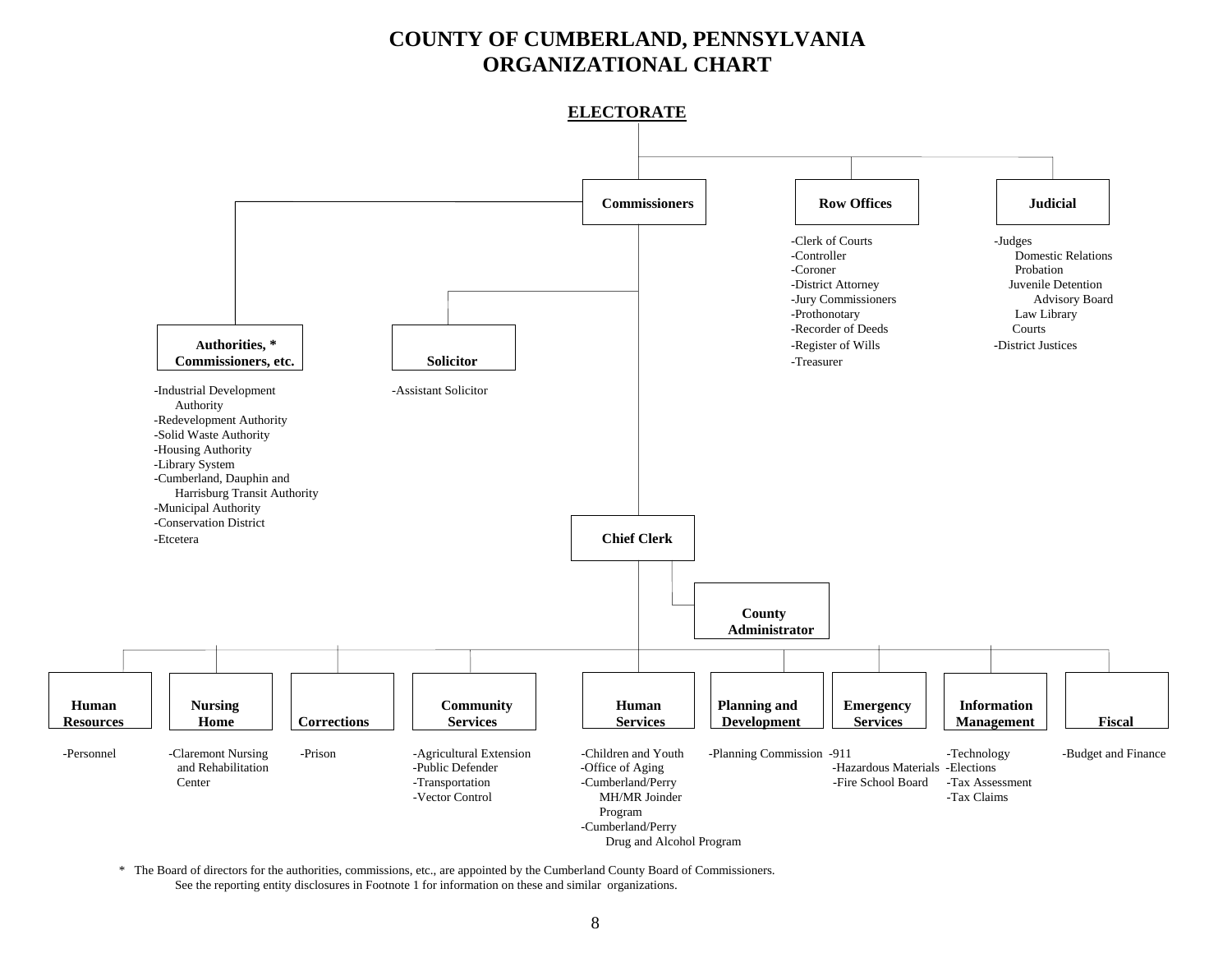## COUNTY OF CUMBERLAND

#### LIST OF ELECTED OFFICIALS

#### DECEMBER 31, 2004

#### COMMISSIONERS CONTROLLER

Bruce Barclay, Chairperson Alfred L. Whitcomb Gary Eichelberger Richard L. Rovegno

Curtis R. Long CORONER

#### CLERK OF COURT

#### JUDGES OF COURT

Honorable George E. Hoffer, President Judge JURY COMMISSIONERS Honorable Edgar B. Bayley Honorable Kevin A. Hess Ralph G. Viehman, Jr. Honorable J. Wesley Oler Honorable Edward E. Guido

#### TREASURER

John C. Gross, II

#### SHERIFF

R. Thomas Kline

#### REGISTER OF WILLS

PROTHONOTARY Glenda Farner-Strasbaugh

Michael L. Norris

#### Dennis E. Lebo RECORDER OF DEEDS

Robert P. Ziegler

#### DISTRICT ATTORNEY

Merle L. Ebert, Jr.